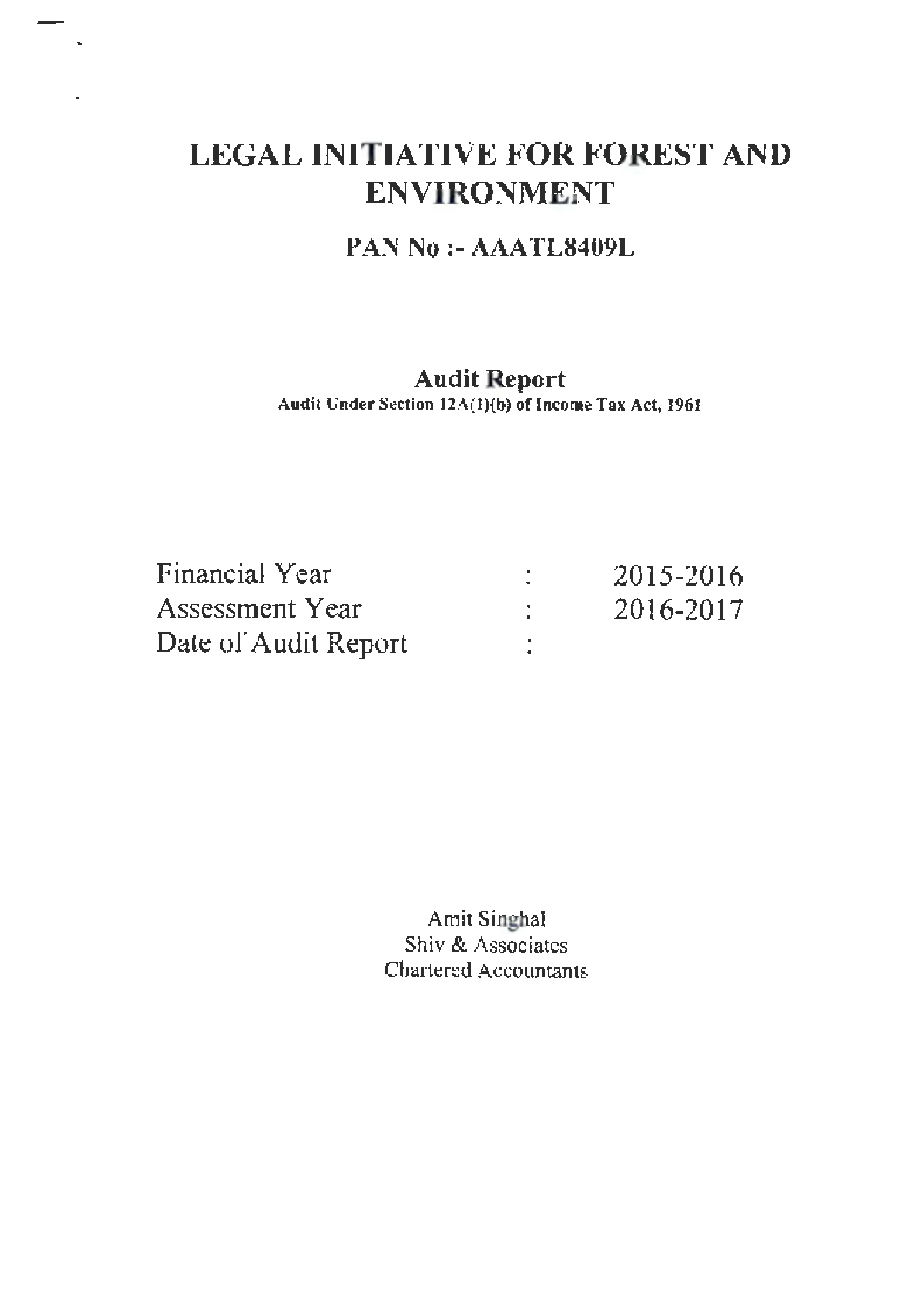# **Shiv & Associates**

Chartered Accountants

208, Vardhman Plaza, Plot No. 3, Sector-6, Main Market, Dwarka, New Delhi -110075, INDIA. Tel. : +91-11-42740080, email : sa.dwarka@cashiv.in

## **FORMNO. lOB**

#### [See rule 17B]

#### **Audit report under section 12A(b) of the Income-tax Act, 1961, in the case of charitable or religious trusts or institutions**

We have examined the balance sheet of LEGAL INITIATIVE FOR FOREST AND ENVIRONMENT **(PAN** No : AAATL8409L) [name of the trust or institution] as at 31/03/2016 and the Profit and loss account for the year ended on that date which are in agreement with the books of account maintained by the said trust We have obtained all the information and explanations which to the best of our knowledge and belief were necessary for the purposes of the audit. In our opinion, proper books of account have been kept by the head office and the branches of the above named trust visited by us so far as appears from our examination of the books, and proper Returns adequate for the purposes of audit have been received from branches not visited by us subject to the comments given below:

In our opinion and to the best of our information, and according to information given to us the said accounts give a true and fair view- •

- (i) in the case *of* the balance sheet, of the state of affairs of the above named trust as at 31/03/2016 and
- (ii) in the case of the profit and loss account, of the profit or loss of its accounting year ending on 31/03/2016

The prescribed particulars are annexed hereto.

Date: 30/08/2016 Place : NEW DELHI

FOR Shiv & Associates (Chartered Accountants) FRN No. : 009989N (PARTNER) M No. : 09841\*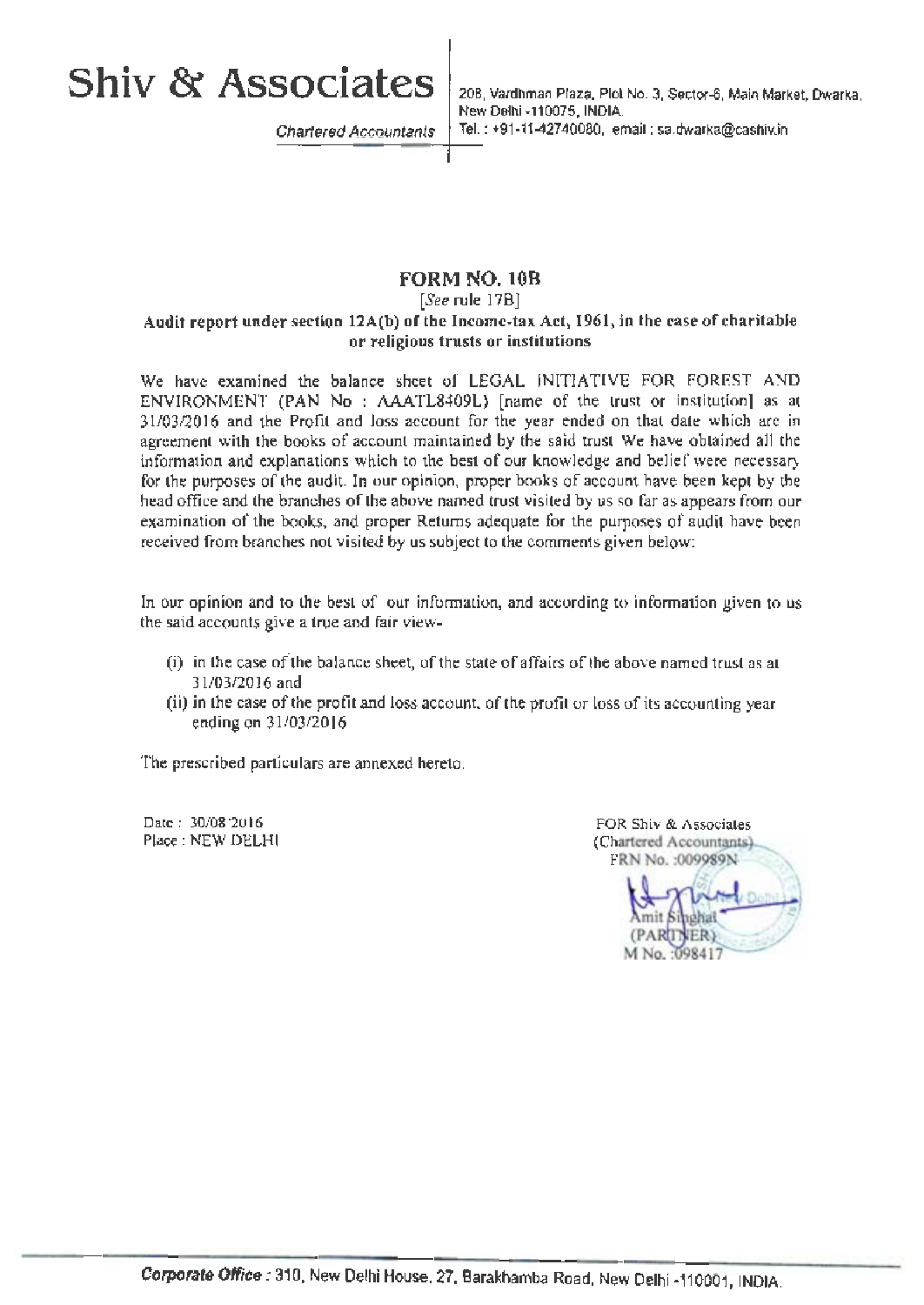### $ANNEXURE$

## **STATEMENT OF PARTICULARS**

## I. APPLICATION OF INCOME FOR CHARITABLE OR RELIGIOUS PURPOSES

| 1. | Amount of income of the previous year applied to 6489103<br>charitable or religious purposes in India during that<br>year                                                                                                                                               |  |
|----|-------------------------------------------------------------------------------------------------------------------------------------------------------------------------------------------------------------------------------------------------------------------------|--|
| 2. | Whether the trust has exercised the option under No<br>clause (2) of the Explanation to section $11(1)$ ? If so,<br>the details of the amount of income deemed to have<br>been applied to charitable or religious purposes in<br>India during the previous year         |  |
| 3. | Amount of income Accumulated or set apart for No<br>application to charitable or religious purposes, to the<br>extent it does not exceed 15 per cent of the income<br>derived from property held under trust Wholly only for<br>such purposes.                          |  |
| 4. | Amount of income eligible for exemption under No<br>section $11(1)(c)$ (Give details)                                                                                                                                                                                   |  |
| 5. | Amount of income, in addition to the amount referred 0<br>to in item 3 above, accumulated or set apart for<br>specified purposes under section $11(2)$                                                                                                                  |  |
| 6. | Whether the amount of income mentioned in item 5 No<br>above has been invested or deposited in the manner<br>laid down in section $11(2)(b)$ ? If so, the details thereof                                                                                               |  |
| 7. | Whether any part of the income in respect of which an No<br>option was<br>exercised under clause (2) of the Explanation to<br>section $11(1)$ in any earlier year is deemed to be<br>income of the previous year under section $11(1B)$ ? If<br>so, the details thereof |  |
| 8. | Whether, during the previous year, any part of income<br>accumulated or set apart for specified purposes under<br>section $11(2)$ in any earlier year-                                                                                                                  |  |
|    | (a) has been applied for purposes other than charitable No<br>or religious purposes or has ceased to be accumulated<br>or set apart for application thereto, or                                                                                                         |  |
|    | (b) has ceased to remain invested in any security No<br>referred to in section $11(2)(b)(i)$ or deposited in any<br>account referred to in section $11(2)(b)(ii)$ or section<br>$11(2)(b)(iii)$ , or                                                                    |  |
|    | (c) has not been utilised for purposes for which it was No<br>accumulated or set apart during the period for which it<br>was to be accumulated or set apart, or in the year<br>immediately following the expiry thereof? If so, the<br>details thereof                  |  |

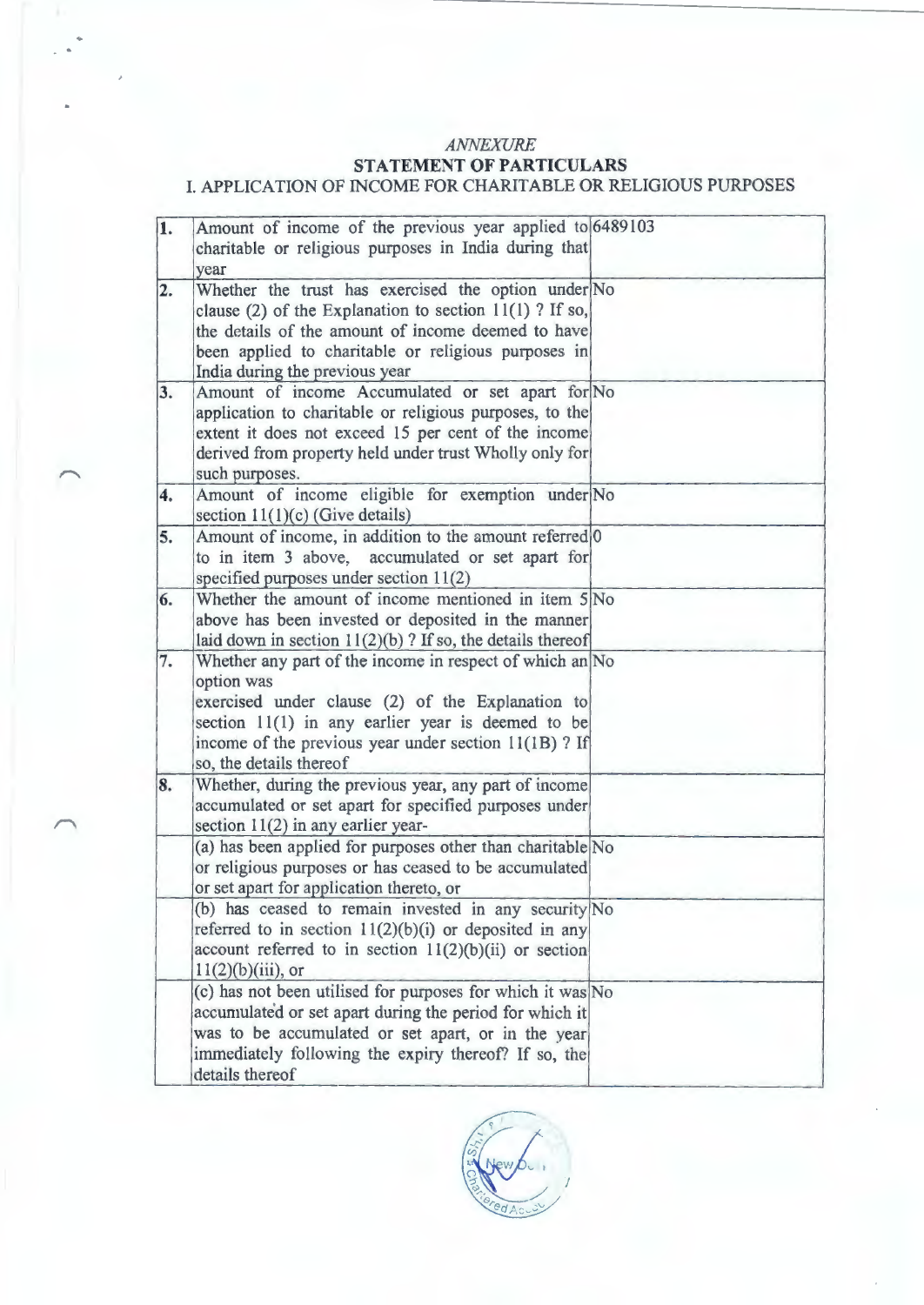## II. APPLICATION OR USE OF INCOME OR PROPERTY FOR THE BENEFIT OF PERSONS REFERRED TO IN SECTION 13(3)

| Whether any part of the income or property of the trust No |                                                                                                                                                                                                                                                                                                                                                                                                                                                                                                                                                                                                                                                                                                                                                                                                                                                                                                         |
|------------------------------------------------------------|---------------------------------------------------------------------------------------------------------------------------------------------------------------------------------------------------------------------------------------------------------------------------------------------------------------------------------------------------------------------------------------------------------------------------------------------------------------------------------------------------------------------------------------------------------------------------------------------------------------------------------------------------------------------------------------------------------------------------------------------------------------------------------------------------------------------------------------------------------------------------------------------------------|
|                                                            |                                                                                                                                                                                                                                                                                                                                                                                                                                                                                                                                                                                                                                                                                                                                                                                                                                                                                                         |
|                                                            |                                                                                                                                                                                                                                                                                                                                                                                                                                                                                                                                                                                                                                                                                                                                                                                                                                                                                                         |
|                                                            |                                                                                                                                                                                                                                                                                                                                                                                                                                                                                                                                                                                                                                                                                                                                                                                                                                                                                                         |
|                                                            |                                                                                                                                                                                                                                                                                                                                                                                                                                                                                                                                                                                                                                                                                                                                                                                                                                                                                                         |
|                                                            |                                                                                                                                                                                                                                                                                                                                                                                                                                                                                                                                                                                                                                                                                                                                                                                                                                                                                                         |
|                                                            |                                                                                                                                                                                                                                                                                                                                                                                                                                                                                                                                                                                                                                                                                                                                                                                                                                                                                                         |
|                                                            |                                                                                                                                                                                                                                                                                                                                                                                                                                                                                                                                                                                                                                                                                                                                                                                                                                                                                                         |
| the use of any such person during the previous year? If    |                                                                                                                                                                                                                                                                                                                                                                                                                                                                                                                                                                                                                                                                                                                                                                                                                                                                                                         |
|                                                            |                                                                                                                                                                                                                                                                                                                                                                                                                                                                                                                                                                                                                                                                                                                                                                                                                                                                                                         |
| or compensation charged, if any                            |                                                                                                                                                                                                                                                                                                                                                                                                                                                                                                                                                                                                                                                                                                                                                                                                                                                                                                         |
| Whether any payment was made to any such person No         |                                                                                                                                                                                                                                                                                                                                                                                                                                                                                                                                                                                                                                                                                                                                                                                                                                                                                                         |
| during the previous year by way of salary, allowance       |                                                                                                                                                                                                                                                                                                                                                                                                                                                                                                                                                                                                                                                                                                                                                                                                                                                                                                         |
|                                                            |                                                                                                                                                                                                                                                                                                                                                                                                                                                                                                                                                                                                                                                                                                                                                                                                                                                                                                         |
| Whether the services of the trust were made available No   |                                                                                                                                                                                                                                                                                                                                                                                                                                                                                                                                                                                                                                                                                                                                                                                                                                                                                                         |
| to any such person during the previous year? If so,        |                                                                                                                                                                                                                                                                                                                                                                                                                                                                                                                                                                                                                                                                                                                                                                                                                                                                                                         |
| give details thereof together with remuneration or         |                                                                                                                                                                                                                                                                                                                                                                                                                                                                                                                                                                                                                                                                                                                                                                                                                                                                                                         |
| compensation received, if any                              |                                                                                                                                                                                                                                                                                                                                                                                                                                                                                                                                                                                                                                                                                                                                                                                                                                                                                                         |
| Whether any share, security or other property was No       |                                                                                                                                                                                                                                                                                                                                                                                                                                                                                                                                                                                                                                                                                                                                                                                                                                                                                                         |
| purchased by or on behalf of the trust during the          |                                                                                                                                                                                                                                                                                                                                                                                                                                                                                                                                                                                                                                                                                                                                                                                                                                                                                                         |
| previous year from any such person? If so, give details    |                                                                                                                                                                                                                                                                                                                                                                                                                                                                                                                                                                                                                                                                                                                                                                                                                                                                                                         |
|                                                            |                                                                                                                                                                                                                                                                                                                                                                                                                                                                                                                                                                                                                                                                                                                                                                                                                                                                                                         |
|                                                            |                                                                                                                                                                                                                                                                                                                                                                                                                                                                                                                                                                                                                                                                                                                                                                                                                                                                                                         |
|                                                            |                                                                                                                                                                                                                                                                                                                                                                                                                                                                                                                                                                                                                                                                                                                                                                                                                                                                                                         |
|                                                            |                                                                                                                                                                                                                                                                                                                                                                                                                                                                                                                                                                                                                                                                                                                                                                                                                                                                                                         |
| with the consideration received                            |                                                                                                                                                                                                                                                                                                                                                                                                                                                                                                                                                                                                                                                                                                                                                                                                                                                                                                         |
| Whether any income or property of the trust was No         |                                                                                                                                                                                                                                                                                                                                                                                                                                                                                                                                                                                                                                                                                                                                                                                                                                                                                                         |
|                                                            |                                                                                                                                                                                                                                                                                                                                                                                                                                                                                                                                                                                                                                                                                                                                                                                                                                                                                                         |
|                                                            |                                                                                                                                                                                                                                                                                                                                                                                                                                                                                                                                                                                                                                                                                                                                                                                                                                                                                                         |
|                                                            |                                                                                                                                                                                                                                                                                                                                                                                                                                                                                                                                                                                                                                                                                                                                                                                                                                                                                                         |
| Whether the income or property of the trust was used No    |                                                                                                                                                                                                                                                                                                                                                                                                                                                                                                                                                                                                                                                                                                                                                                                                                                                                                                         |
| or applied during the previous year for the benefit of     |                                                                                                                                                                                                                                                                                                                                                                                                                                                                                                                                                                                                                                                                                                                                                                                                                                                                                                         |
| any such person in any                                     |                                                                                                                                                                                                                                                                                                                                                                                                                                                                                                                                                                                                                                                                                                                                                                                                                                                                                                         |
| other manner? If so, give details                          |                                                                                                                                                                                                                                                                                                                                                                                                                                                                                                                                                                                                                                                                                                                                                                                                                                                                                                         |
|                                                            | was lent, or continues to be lent, in the previous year<br>to any person referred to in section 13(3) (hereinafter<br>referred to in this Annexure as such person)? If so,<br>give details of the amount, rate of interest charged and<br>the nature of security, if any<br>Whether any land, building or other property of the No<br>trust was made, or continued to be made, available for<br>so, give details of the property and the amount of rent<br>or otherwise? If so, give details<br>thereof together with the consideration paid<br>Whether any share, security or other property was sold No<br>by or on behalf of the trust during the previous year to<br>any such person? If so, give details thereof together<br>diverted during the previous year in favour of any such<br>person? If so, give details thereof together with the<br>amount of income or value of property so diverted |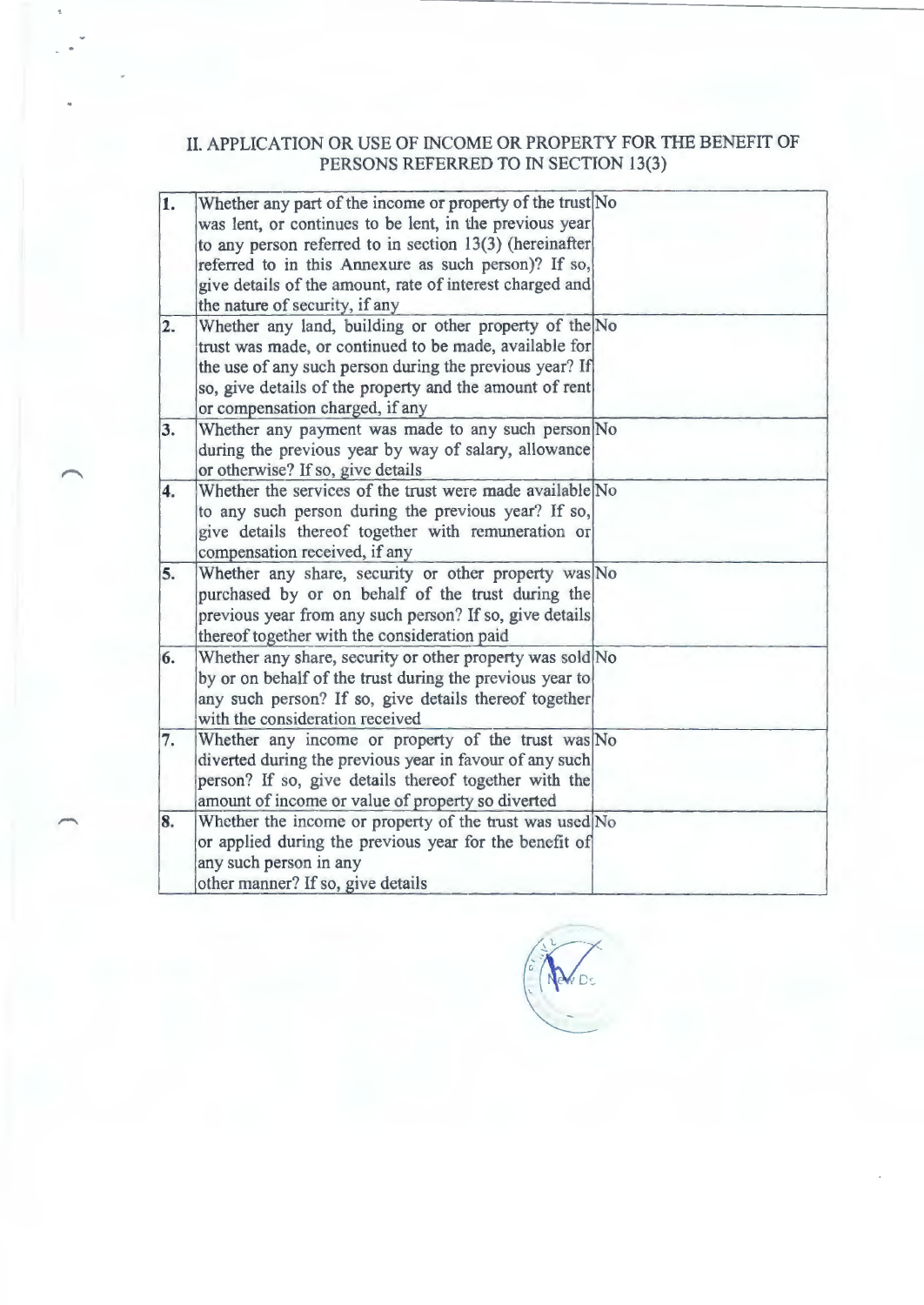### III. INVESTMENTS HELD AT ANY TIME DURING THE PREVIOUS YEAR(S) IN CONCERNS IN WHICH PERSONS REFERRED TO IN SECTION 13(3) HAVE A SUBSTANTIAL INTEREST

| Sl. No. | Name and       | Where the       | Nominal value Income from |            | Whether the        |
|---------|----------------|-----------------|---------------------------|------------|--------------------|
|         | address of the | concern is a    | of the                    | the        | amount             |
|         | concern        | company, number | investment                | investment | in col. 4 exceeded |
|         |                | and class of    |                           |            | 5 per cent of the  |
|         |                | shares held     |                           |            | capital of the     |
|         |                |                 |                           |            | concern during     |
|         |                |                 |                           |            | the previous year- |
|         |                |                 |                           |            | say, Yes/No        |
|         |                |                 |                           |            |                    |
| Nil     | Nil            | Nil             | Nil                       | Nil        | Nil                |

Date: 30 0 8 2016 Place : NEW DELHI

FOR Shiv & Associates (Chartered Accountants) FRN No. : 009989N

g/ w/ 1 2 1 Amit Singhal (PARTNER) M No. :098417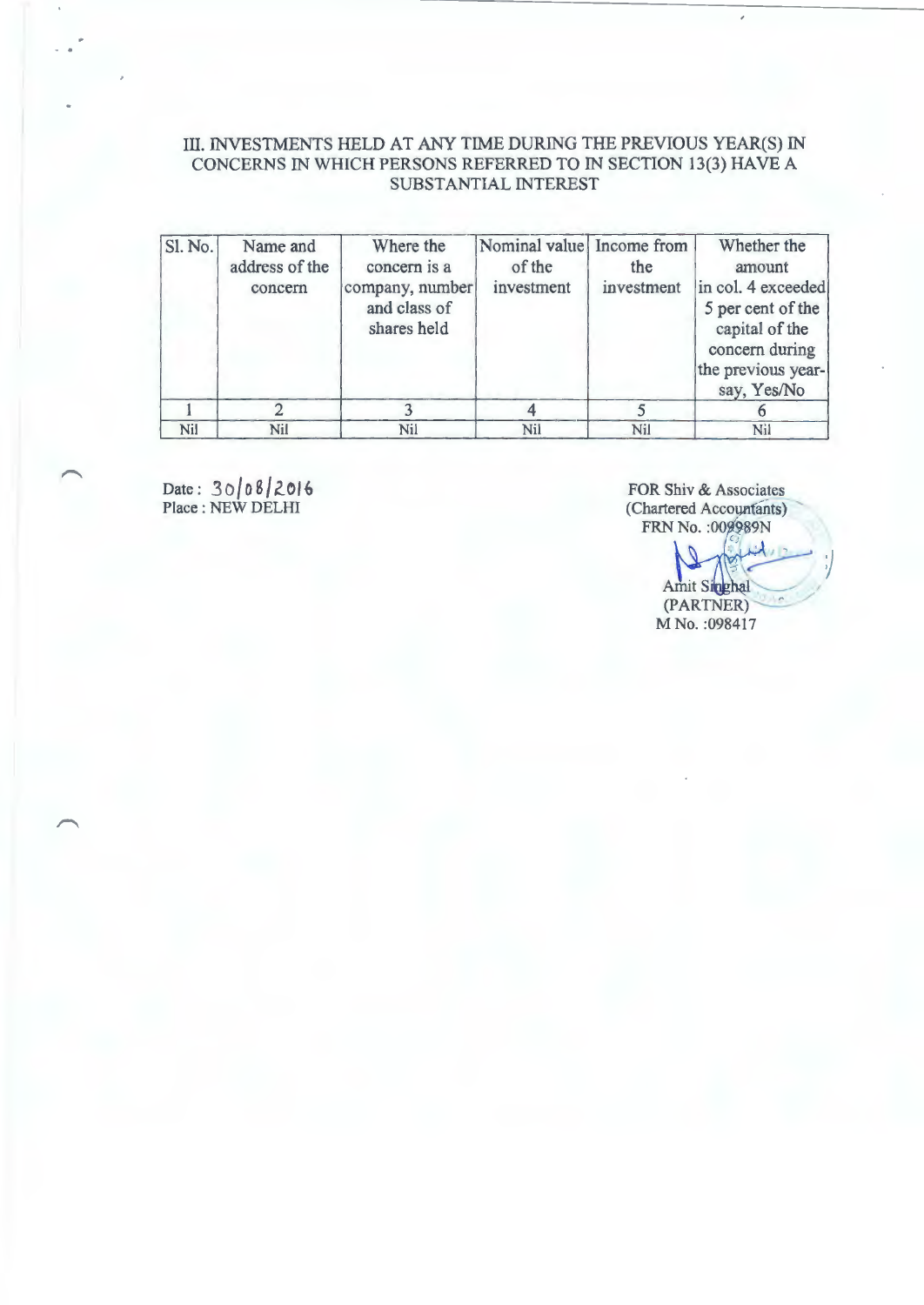| <b>Computation of Income</b>                                  |           |              |
|---------------------------------------------------------------|-----------|--------------|
| <b>Assessment Year - 2016-17</b>                              |           |              |
| Income                                                        |           |              |
| Specific purpose grant received                               | 49,63,245 |              |
| <b>Bank Interest</b>                                          | 3,46,397  |              |
| Profit on sale of FA                                          |           |              |
| General purpose grant received                                | 5,25,000  |              |
| <b>Total</b>                                                  |           | 58,34,642    |
| <b>Expenditure</b>                                            |           |              |
| Exp as per Income & Expenditure Account                       | 67,48,090 |              |
| Add: Fixed Assets purchased during the year                   | 67,300    |              |
| Less: Expenses incurred out of india                          |           |              |
| Less: Depreciation (Refer Sch - 5 attached to B/S)            | (66, 384) | 67,49,006    |
| Less: Amount utilised out of income accumulatd                |           |              |
| in A.Y. 2014-15 u/s 11 (2) of the Income Tax Act, 1961        |           |              |
| Less: Amount utilised out of b/f u/s 11 (1) expl 2            |           | (2, 59, 903) |
| <b>Total</b>                                                  |           | 64,89,103    |
| <b>Total Income</b>                                           |           | (6, 54, 461) |
| Less: Amount accumulated u/s 11 (2)                           |           |              |
| Less: Amount accumulated to the extent it does not exceed 15% |           | (6, 54, 461) |
| of receipts                                                   |           |              |
| <b>Income Taxable</b>                                         |           | (6, 54, 461) |
| Less: Amount c/f u/s 11 (1) expl 2                            |           |              |
| For Legal Intiative for Forest & Forest                       |           |              |
| <b>Trustee</b>                                                |           |              |

Mantes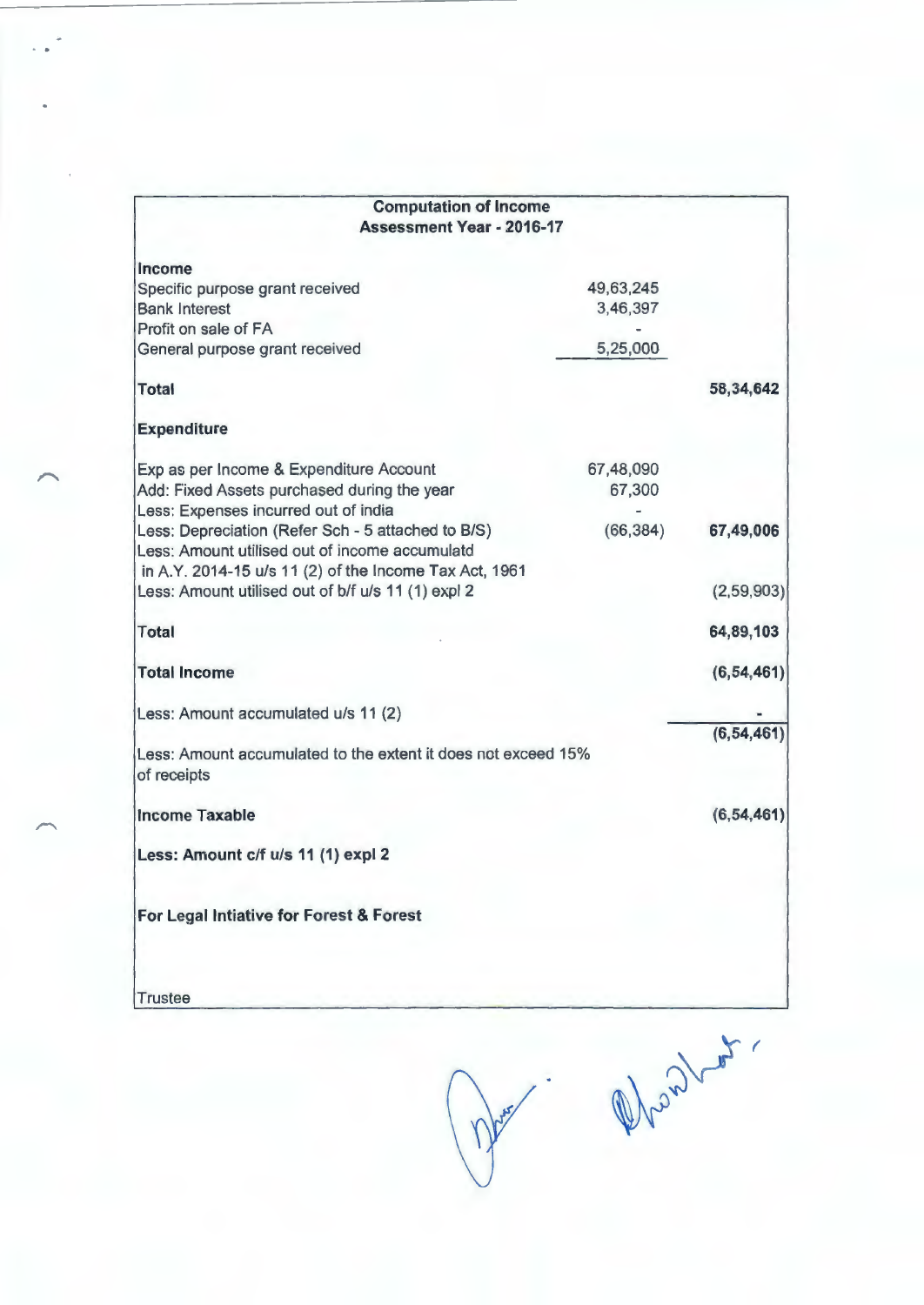#### LEGAL INITIATIVE **FOR** FOREST & ENVIRONMENT Balance Sheet as at March 31, 2016

|                                           | <b>Schedules</b> | March 31, 2016<br>(Rs.) | March 31, 2015<br>(Rs.) |
|-------------------------------------------|------------------|-------------------------|-------------------------|
| <b>SOURCES OF FUNDS</b>                   |                  |                         |                         |
| Capital Fund                              | $\mathbf{1}$     | 14,62,276               | 6,70,126                |
| Capital Assets Fund                       | $\frac{2}{3}$    | 1,91,246                | 1,90,330                |
| <b>Unutilised Grants</b>                  |                  | 25,32,201               | 42,38,715               |
| Total                                     |                  | 41,85,723               | 50,99,171               |
| <b>APPLICATION OF FUNDS</b>               |                  |                         |                         |
| <b>Fixed Assets</b>                       |                  |                         |                         |
| <b>Gross Block</b>                        | $\overline{4}$   | 5,11,523                | 4,44,223                |
| Less: Accumulated Depreciation            |                  | 3,20,277                | 2,53,893                |
| <b>Net Block</b>                          |                  | 1,91,246                | 1,90,330                |
| <b>Current Assets, Loans and Advances</b> |                  |                         |                         |
| <b>Cash and Bank Balances</b>             | $\frac{5}{6}$    | 44,39,393               | 53,04,281               |
| Loans and advances                        |                  | 26,636                  | 6,21,718                |
|                                           | (A)              | 44,66,029               | 59,25,999               |
| Less: Current Liabilities                 | $\overline{7}$   | 4,71,552                | 10,17,158               |
|                                           | $(A - B)$        | 39,94,477               | 49,08,841               |
| Total                                     |                  | 41,85,723               | 50,99,171               |
| <b>Notes to Accounts</b>                  | 11               |                         |                         |

The schedules refered to above and notes to accounts form an integral part of Balance Sheet. As per our report of even date

**For Shiv** & **Associates** 

Firm's Registration no: 009989N **Chartered Accountants** 

 $\left(\bigvee_{i=1}^{i}\right)$ 

Partner Ca. Amit Surghal Membership No. 98417

Place : Delhi Date : 30/08/2016

For and on behalf of<br>
Legal Initiative for Forest & Environment<br>
Ribyck Dutta<br>
Rahul Choudhary

Trustee

Rahul Choudhary Trustee

Place : Delhi Date : 30/08/2016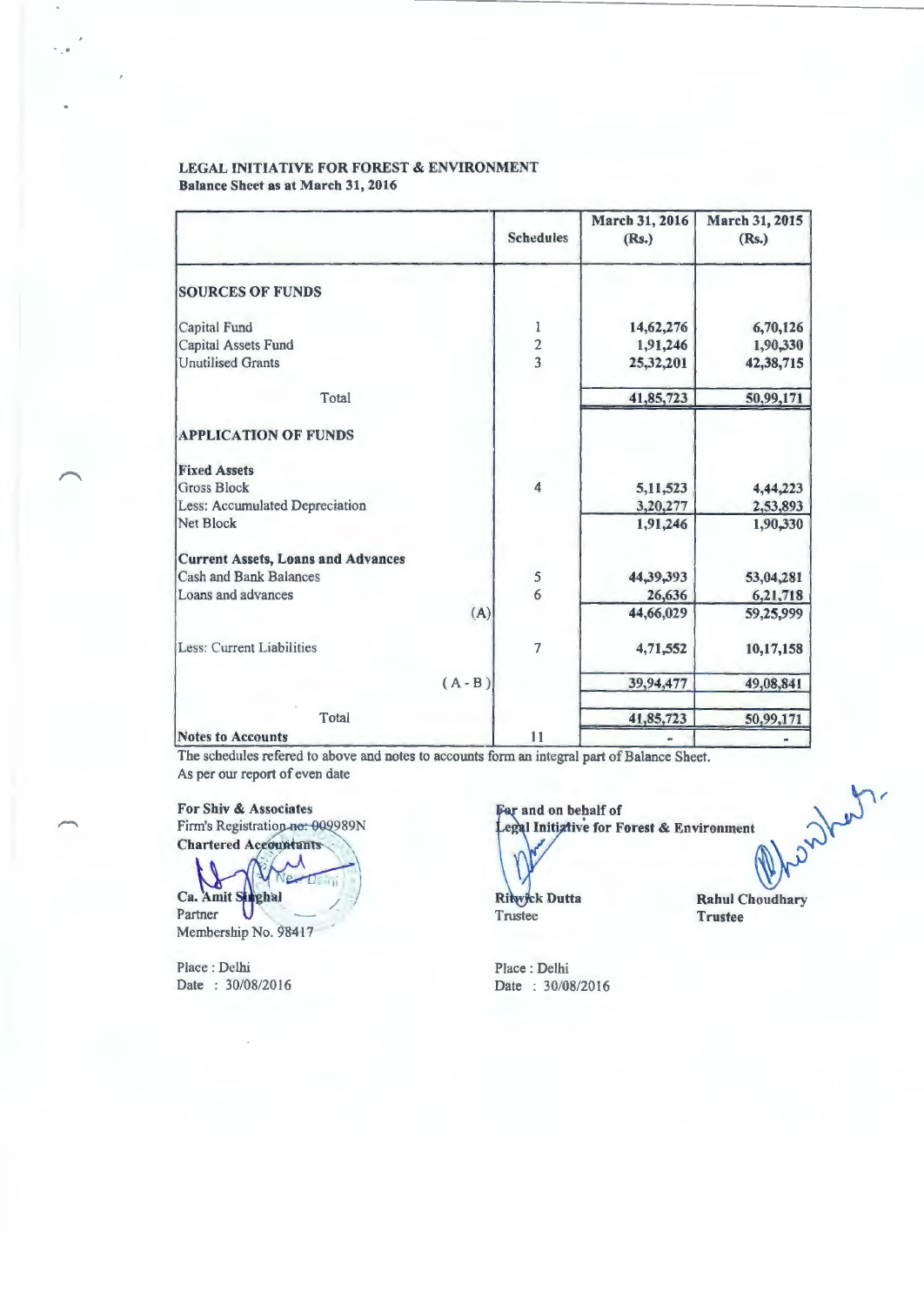## LEGAL INITIATIVE FOR FOREST & ENVIRONMENT

Statement of Income and Expenditure for the year ended March 31, 2016

|                                                               | <b>Schedules</b>                      | March 31, 2016<br>(Rs.) | March 31, 2015<br>(Rs.) |
|---------------------------------------------------------------|---------------------------------------|-------------------------|-------------------------|
| Income                                                        |                                       |                         |                         |
| <b>Grants/Donations Received</b>                              |                                       |                         |                         |
| Specific Purpose Grant Income                                 | $\overline{\mathbf{3}}$               | 66,04,849               | 1,18,43,484             |
| General Purpose Grant Income                                  |                                       | 5,25,000                | 1,00,000                |
| Other Income                                                  | 8                                     | 3,46,397                | 3,76,306                |
|                                                               |                                       | 74,76,246               | 1,23,19,790             |
| <b>Expenditure</b>                                            |                                       |                         |                         |
| Specific Purpose Grant Expenditure                            |                                       | 66,04,849               | 1,18,43,484             |
| Depreciation                                                  | $\begin{array}{c} 9 \\ 4 \end{array}$ | 66,384                  | 95,039                  |
| <b>Other Expenses</b>                                         | 10                                    | 76,857                  | 1,58,694                |
|                                                               |                                       | 67,48,090               | 1,20,97,217             |
| <b>Excess of Income over expenditure</b>                      |                                       | 7,28,156                | 2,22,573                |
| Add: Depreciation transferred to Capital Assets Fund          |                                       | 66,384                  | 95,039                  |
| Excess of Income over expenditure transferred to Capital Fund |                                       | 7,94,540                | 3,17,612                |
| <b>Notes to Accounts</b>                                      | 11                                    |                         |                         |

The schedules refered to above and notes to accounts form an integral part of Statement of Income and Expenditure. As per our report of even date

**For Shiv** & **Associates**  Firm's Registration-no: 009989N **Chartered Accountants** 

Ca. Amit Singhal Partner Membership No. 98417-

Place : Delhi Date : 30/08/2016 **F and on behalf of** ~ I ,, **1nm,** . • **fo, F «•t** & **En,;,on~** ') **<sup>y</sup>**

Ritwick Dutta Trustee Trustee

Place : Delhi Date : 30/08/2016 **Rahul Choudhary**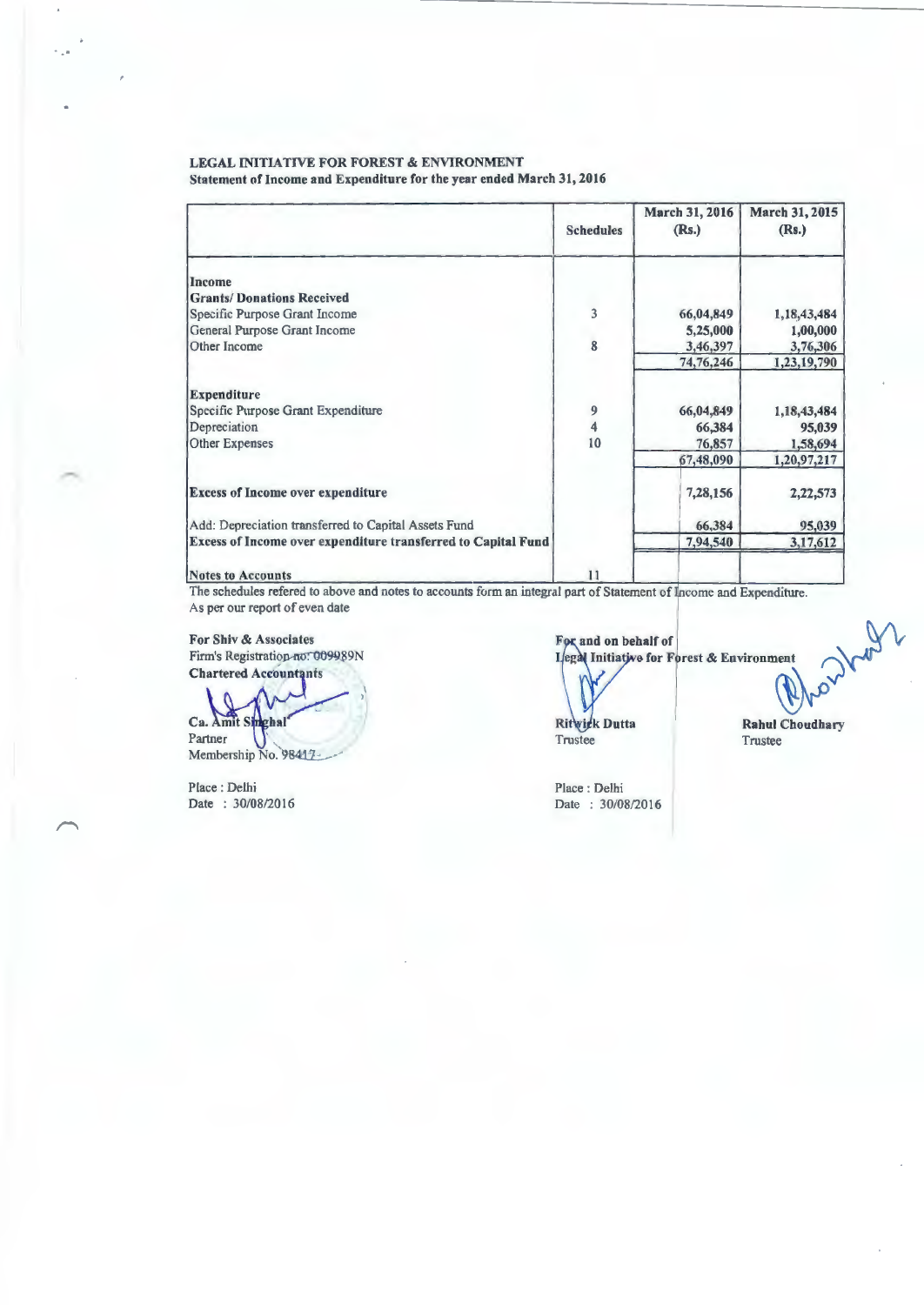# LEGAL INITIATIVE FOR FOREST & ENVIRONMENT<br>Schedules to the accounts

| March 31, 2016<br>(Rs.)         | March 31, 2015<br>(Rs.)                        |
|---------------------------------|------------------------------------------------|
|                                 |                                                |
| 6,70,126<br>7,94,540<br>(2,390) | 5,28,063<br>3,17,612<br>(1,75,549)             |
| 14,62,276                       | 6.70,126                                       |
|                                 |                                                |
| 1,90,330<br>67,300<br>(66, 384) | 2,27,961<br>57,408<br>(95,059)                 |
| 1,91,246                        | 1,90,330                                       |
|                                 |                                                |
|                                 | (This space has been intentionally left blank) |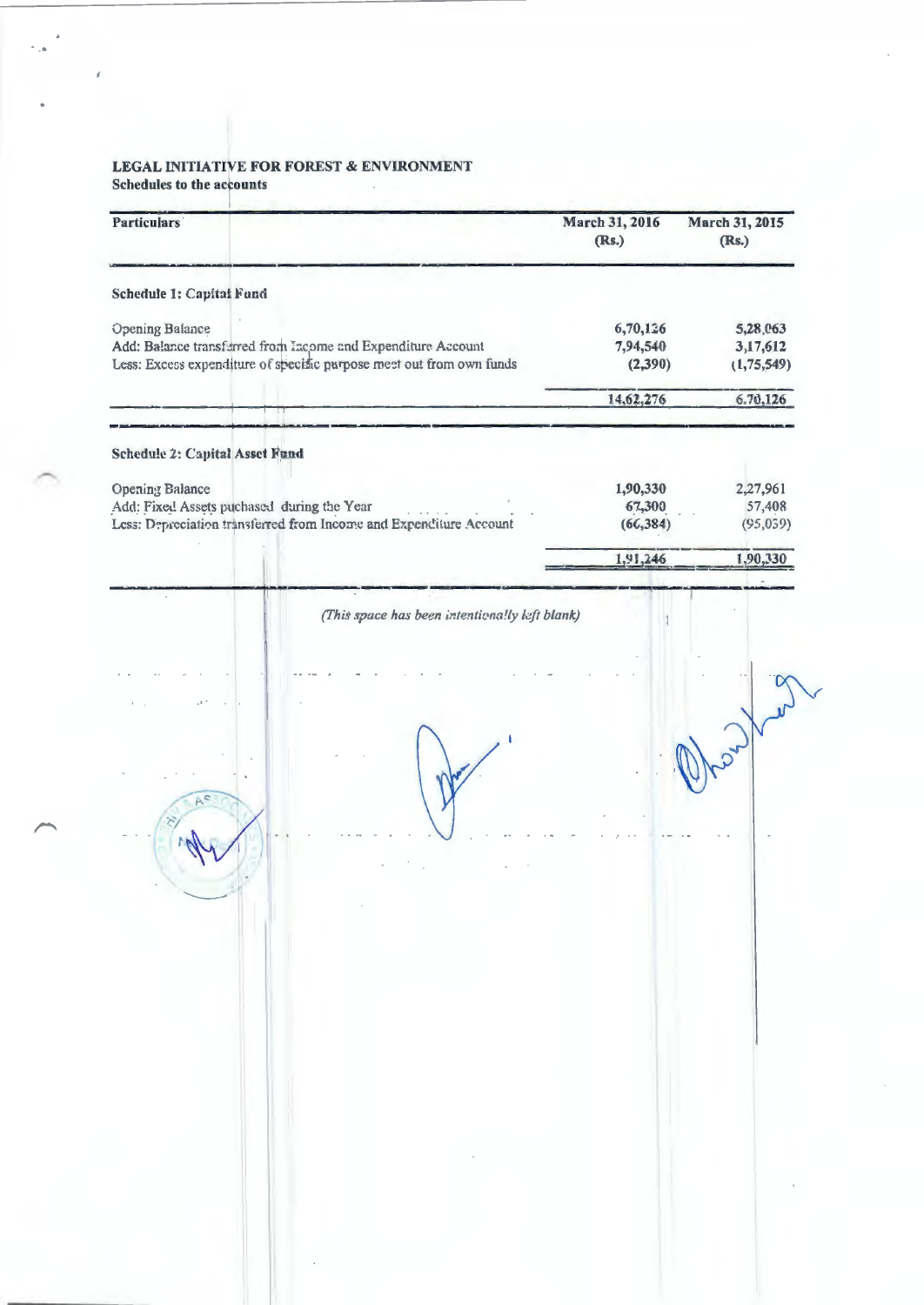## LEGAL INITIATIVE FOR FOREST & ENVIRONMENT<br>Schedule to the accounts

#### Schedule 3 : Unutilised Grant

 $\overline{a}$ 

|                |                                            |                        |                                    |                                                     |                                                  |                                                | (Amount in Rs)          |
|----------------|--------------------------------------------|------------------------|------------------------------------|-----------------------------------------------------|--------------------------------------------------|------------------------------------------------|-------------------------|
| A              | <b>GRANTS</b> (Received in FCRA nominated  | As at March            | <b>Receipts during</b>             | <b>Transfer to Income &amp;</b>                     | <b>Transfer to Capital</b>                       | <b>Transferred</b> from                        | As at March             |
|                | Account)                                   | 31, 2015               | the year                           | Expenditure A/c*                                    | <b>Assets Fund</b>                               | <b>Capital Fund</b>                            | 31, 2016                |
|                | The Asia Foundation                        |                        | 8,29,800                           | 8,67,271                                            |                                                  |                                                | (37, 471)               |
|                | Critical Eco System Partnership Fund       | 4,37,573               | 11,106                             | 4,48,679                                            |                                                  |                                                |                         |
|                | Earthjustice                               | 26,51,139              |                                    | 20,56,132                                           |                                                  |                                                | 5,95,007                |
|                | Eco System Alliance                        | 59,998                 | 9,94,627                           | 9,98,525                                            | 56,100                                           |                                                |                         |
|                | National Workshop                          |                        | 7,88,638                           |                                                     |                                                  |                                                | 7,88,638                |
| 6              | Human Rights, Bridging Environment Divide  | 2,41,319               | 3,02,500                           | 4,33,866                                            |                                                  |                                                | 1,09,953                |
|                | International River                        |                        | 4,73,479                           |                                                     |                                                  |                                                | 4,73,479                |
| 8              | The NGO Ship Breaking Platform Secretariat | 1,28,401               | 3,59,194                           | 1,65,000                                            |                                                  |                                                | 3,22,595                |
| 9              | World Resources Institute                  |                        | 1,03,901                           |                                                     |                                                  |                                                | 1,03,901                |
| 10             | The Sierra Club Foundation - 1             | 6,43,015               |                                    | 6,34,205                                            | 11,200                                           | 2,390                                          |                         |
|                | Total (A)                                  | 41,61,445              | 38,63,245                          | 56,03,678                                           | 67,300                                           | 2.390                                          | 23,56,102               |
|                | Previous year (A1)                         | 53,33,087              | 81,71,285                          | 94,61,068                                           | 57,408                                           | 1,75,549                                       | 41,61,445               |
| B              | Other Account (Received in Saving Account) | As at March 31<br>2015 | <b>Receipts during</b><br>the year | <b>Transfer to Income &amp;</b><br>Expenditure A/c* | <b>Transfer to Capital</b><br><b>Assets Fund</b> | <b>Transferred</b> from<br><b>Capital Fund</b> | As at March<br>31, 2016 |
|                | Duleep Mathai Trust                        | 8,01,210               | 2,00,000                           | 10,01,171                                           |                                                  |                                                | 39                      |
| $\overline{2}$ | Arghyam                                    | 20,070                 |                                    |                                                     |                                                  |                                                | 20,070                  |
| 3              | UNDP-Medical Plant Project                 | (7,44,010)             | 9,00,000                           |                                                     | $\sim$                                           |                                                | 1,55,990                |
|                | Total (B)                                  | 77,270                 | 11,00,000                          | 10,01,171                                           | $\blacksquare$                                   |                                                | 1,76,099                |
|                | Previous year (B1)                         | 3,09,685               | 21,50,000                          | 23,82,416                                           |                                                  |                                                | 77,270                  |
|                | Grand Total (A+B)                          | 42,38,715              | 49,63,245                          | 66,04,849                                           | 67,300                                           | 2,390                                          | 25,32,201               |
|                | Grand Total Previous year (A1+B1)          | 56,42,773              | 1,03,21,285                        | 1,18,43,484                                         | 57,408                                           | 1,75,549                                       | 42,38,715               |

#### (This space has been intentionally left blank)

Rhayhar M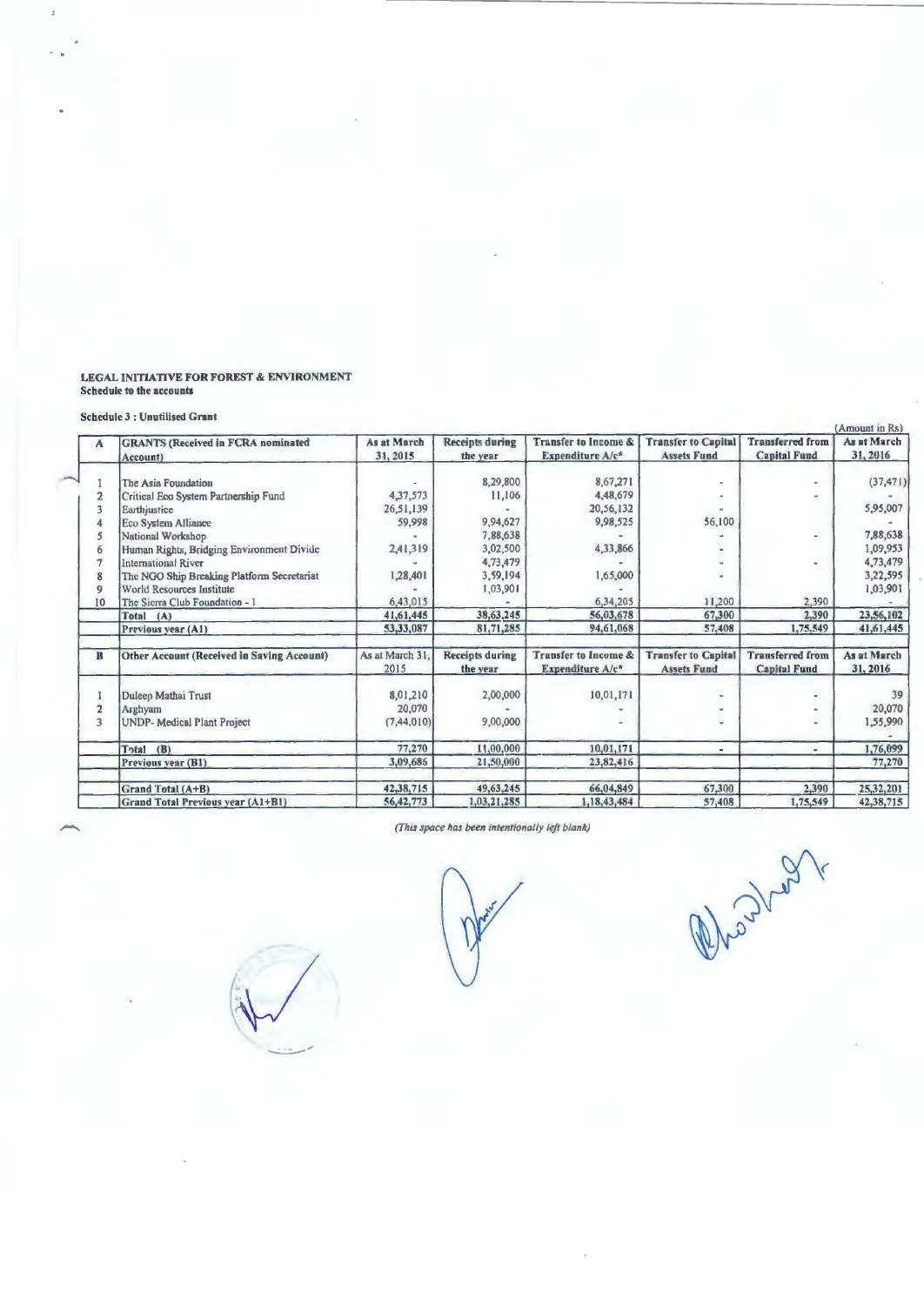LEGAL INITIATIVE FOR FORMST & ENVIRCNMENT<br>Schedate to the accounts

Schreier 4: Munt Assets

∕

 $\overline{a}$ 

 $\sim$   $_{\rm{orb}}$ 

|                                          |                         |                                                    |           |                |                                                     |              |                             |                                                          |              | LACONTINER |
|------------------------------------------|-------------------------|----------------------------------------------------|-----------|----------------|-----------------------------------------------------|--------------|-----------------------------|----------------------------------------------------------|--------------|------------|
| <b>Furtherings</b>                       | <b>Green Storik</b>     |                                                    |           |                | Depreciation                                        |              |                             | Net Mock                                                 |              |            |
|                                          | Alt an Minesh 31.<br>神话 | <b>Additions</b><br>dramage the paper LAdison com- | Deletions | 3938           | As at March 30, 4p at March 30, Departments<br>2015 | ber the vega | Deletions'<br>A Continents. | As at Macch 31. As as blasch 31. As at Maeth 31.<br>3016 | 前風           | 期は         |
| <b>Formet Coordination Annual</b>        |                         |                                                    |           |                |                                                     |              |                             |                                                          |              |            |
| <b>Сединия</b>                           | 2.46,198                | <b>ML100</b>                                       |           | 212,256        | 1,91,015                                            | 38,510       |                             | 2,36,301                                                 | 20477        | 46,013     |
| Отес природно                            | L.TRUMA                 | 月期                                                 |           | 100588         | 互降                                                  | 21,272       | m.                          | 43,442                                                   | цкла         | <b>NGH</b> |
| Tetal (A)                                | 144,542                 | 646.TB                                             |           | 4.30,042       | <b>LIGRIE</b>                                       | 病者           |                             | <b>LELTI</b>                                             | 821,889      | 0,0.307    |
| Previews your (A)                        | <b>SPAN</b>             | 57,898                                             |           | <b>Los Set</b> | 1.32.916                                            | 87.819       | $\overline{\phantom{a}}$    | 3,10,235                                                 | <b>Luigh</b> | 1,74,318   |
| Панні Ауреалі                            |                         |                                                    |           |                |                                                     |              |                             |                                                          |              |            |
| <b>Tuesday: &amp; Folkey</b>             | (4.400)                 |                                                    |           | 10,439         | 4,250                                               | 944          |                             | 机时空                                                      | 5,520        | 6,142      |
| Harrison departments                     | 学工                      |                                                    |           | 69,381         | 20,62                                               | 5,782        |                             | 15 起                                                     | 33,899       | 10 加1      |
| Tetal IRO                                | 5000                    | $\sim$                                             |           | <b>TABLE</b>   | Дам                                                 | 1,500        |                             | 45.154                                                   | 39,427       | 44,033     |
| <b>Proclass year (RI)</b>                | <b>19,681</b>           | ÷                                                  |           | <b>PLAN</b>    | 25,938                                              | 1,720        |                             | 33,680                                                   | 44,8723      | 风湿         |
| Grand Total (A+4)                        | 4.44.773                | 67,300                                             |           | 3,51,521       | <b>MALPRD</b>                                       | 66,388       |                             | <b>SURTH</b>                                             | 他信度』         | 0,70,30    |
| <b>Greed Tend Previous sync 141: Ris</b> | 上班进行                    | 57,498                                             |           | 4,44.221       | <b>RAIM</b>                                         | 制成师          |                             | 2,53,293                                                 | 1,94,539     | 2,17,980   |

(This space has been intentionally left blank)



New July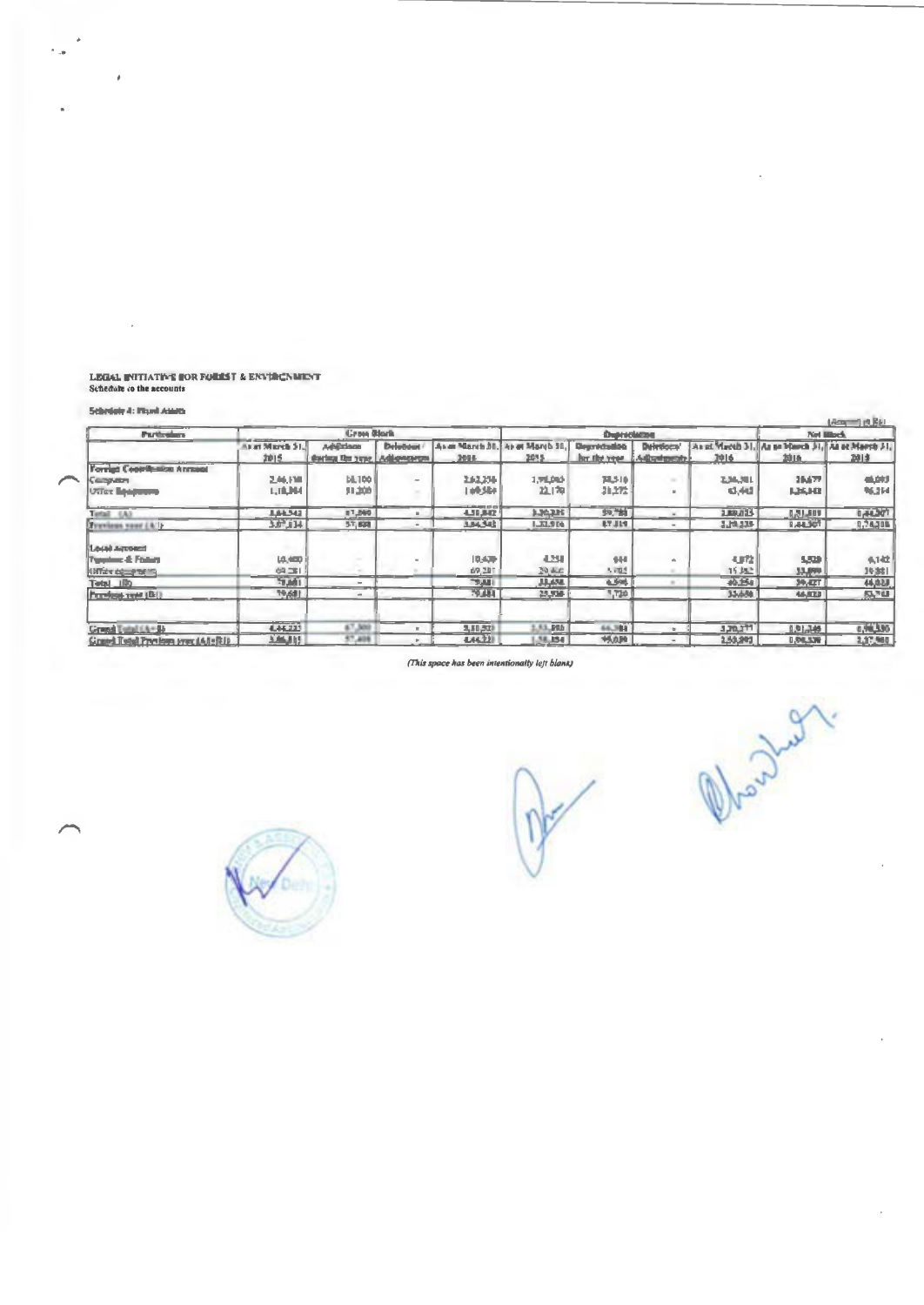#### LEGAL INITIATIVE FOR FOREST & ENVIRONMENT Schedules to the accounts

| March 31, 2016 | March 31, 2015                   |
|----------------|----------------------------------|
|                | (Rs.)                            |
|                |                                  |
| 20,214         | 16,193                           |
|                |                                  |
|                | 20,67,760                        |
|                | 32,20,328                        |
| 44,39,393      | 53,04,281                        |
|                |                                  |
| 26,080         | 19,783                           |
|                | 5,82,769                         |
|                | 3,452                            |
| 556            | 15,714                           |
| 26,636         | 6,21,718                         |
|                |                                  |
| 16,957         | 41,244                           |
| 4,08,494       | 6,59,262                         |
| 46,101         | 3,16,652                         |
|                | 10,17,158                        |
|                | (Rs.)<br>44, 19, 179<br>4,71,552 |

*(This space has been intentionaliy* /~ft *blank)* 



Mental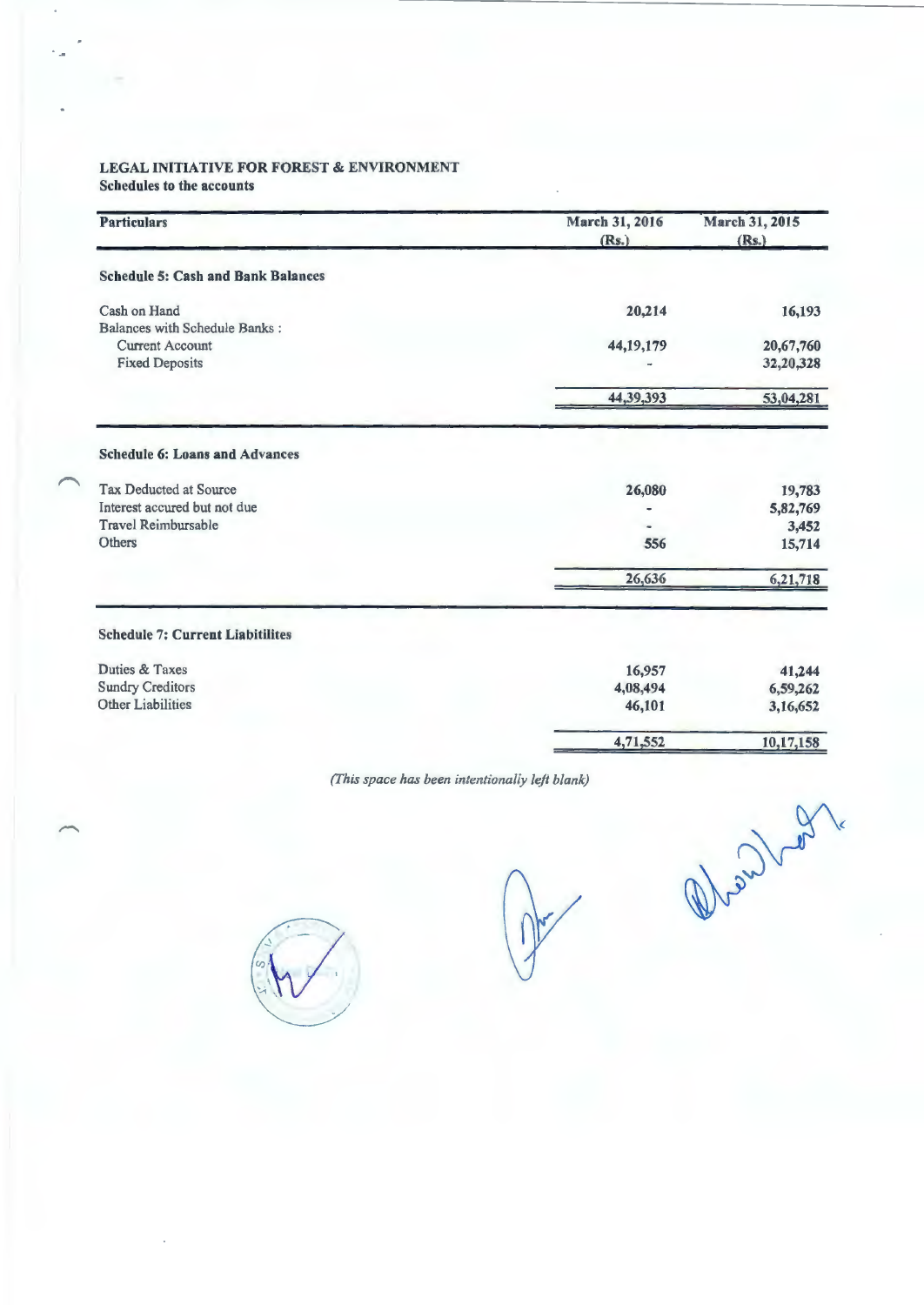#### **LEGAL INITIATIVE FOR FOREST** & **ENVIRONMENT Schedules to the accounts**

| <b>Particulars</b>                  | March 31, 2016<br>(Rs.) | March 31, 2015<br>(Rs.) |
|-------------------------------------|-------------------------|-------------------------|
| <b>Schedule 8: Other Income</b>     |                         |                         |
| <b>Interest from Fixed Deposits</b> | 2,48,144                | 3,01,026                |
| Interest from Bank                  | 75,473                  | 56,309                  |
| Other Income                        | 22,780                  | 18,971                  |
|                                     | 3,46,397                | 3,76,306                |

## **Schedule 9: Specific Purpose of Grant Expenditure**

| <b>Bank Charges</b>                     |           | 3,287       |
|-----------------------------------------|-----------|-------------|
| <b>Conferences and Meetings</b>         | 10,98,421 | 15,25,684   |
| <b>Electricity and Water</b>            | 68,698    | 95,627      |
| Field Studies & Visit Expenses          |           | 1,03,604    |
| <b>Insurance Expenses</b>               |           | 1,000       |
| Legal and Professional Expenses         | 21,17,320 | 44,68,601   |
| <b>Local Conveyance Expenses</b>        | 1,01,461  | 3,54,316    |
| Office Expenses                         | 48,780    | 73,142      |
| Office Rent                             | 2,00,000  | 6,00,000    |
| <b>Other Expenses</b>                   | 1,056     |             |
| Postage and Courier Expenses            | 29,256    | 48,950      |
| <b>Printing and Stationery Expenses</b> | 1,46,282  | 2,50,818    |
| Repair and Maintenance Expenses         | 61,049    | 91,081      |
| Salary & Stipend Expenses               | 11,96,000 | 21,79,607   |
| <b>Staff Welfare Expenses</b>           |           | 45,531      |
| <b>Telephone Expenses</b>               | 67,936    | 1,23,625    |
| Books & Periodicals                     | 22,012    | 27,787      |
| <b>Training Expenses</b>                | 18,412    | 1,82,310    |
| <b>Travelling Expenses</b>              | 10,78,166 | 16,55,014   |
| <b>Advertisement Expenses</b>           | 3,50,000  | 13,500      |
|                                         | 66,04,849 | 1,18,43,484 |
| <b>Schedule 10: Other Expenditure</b>   |           |             |
| <b>Audit Fees</b>                       | 29,900    | 29,640      |
| <b>Bank Charges</b>                     | 1,753     | 6,527       |
| <b>Balance Written off</b>              | 3,452     |             |
| <b>Telephone Expenses</b>               | 1,739     |             |
| Salary and Wages                        |           | 1,06,924    |
| Interest on TDS                         | 13        |             |
| Miscellaneous Expenses                  |           | 5,603       |
| Legal and Professional Expenses         | 40,000    | 10,000      |
|                                         | 76,857    | 1,58,694    |

**76,857** 



Oha hut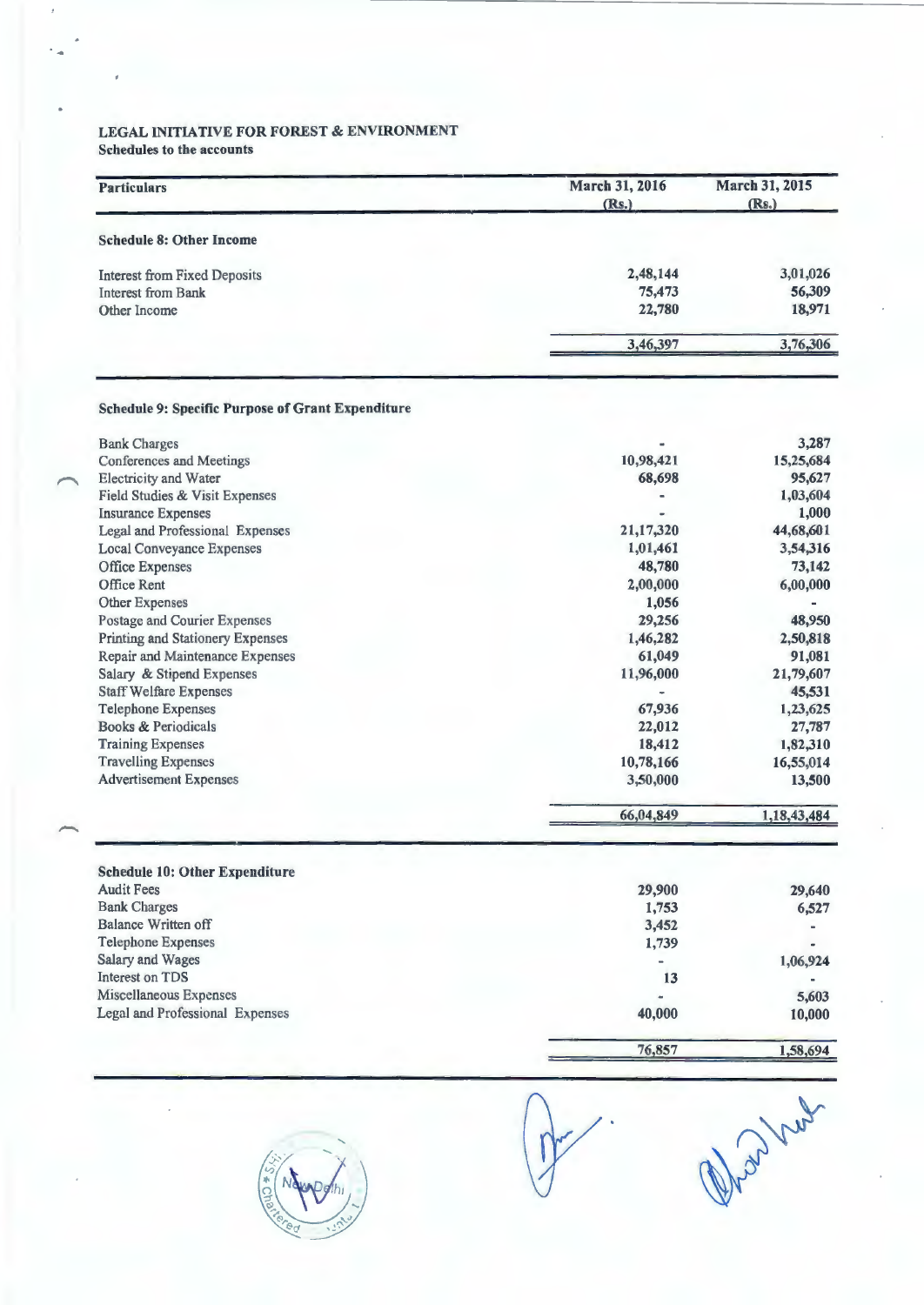#### **LEGAL INITIATIVE FOR FOREST AND ENVIRONMENT**

Schedule-'11'

#### **Significant Accounting Policies for the year 2015-16**

The accounts are prepared in accordance with the generally accepted accounting principles. The significant accounting policies to the extent applicable to the trust are as under:

#### **Basis of Accounting**  $1.$

The accounts have been drawn up on a historical cost convention and are prepared on the basis of mercantile method of accounting.

#### 2. Fixed Assets and Depreciation

Fixed assets are stated at cost of acquisition inclusive of inward freight and other incidental expenses. Fixed assets are depreciated on written down value methods as per rates given in Income Tax Act, 1951 lin the polition of the management, rates adopted for providing depreciation on fixed assets are representative of their economic useful life.

The Fixed assets which has been purchased or maintained for the projects centre has been transferred to the Projects expenses.

#### 3. Recognition of Income & Expenditures:

All known expenditure and income to the extent considered payable and receivable respectively, unless specifically stated otherwise, are accounted for on accrual basis.

#### 4. Accounting of Grants/Donations

ediacco

Donations/grant: received for specific expenditures pursuant to agreements entered into with the donors are considered as a liability (Unutilized grant) and reflected under the capital fund antil the intended work has been completed.

#### 長. **Investments:**

There are ho such investments made during the year under report except investment in fixed deposit.

May July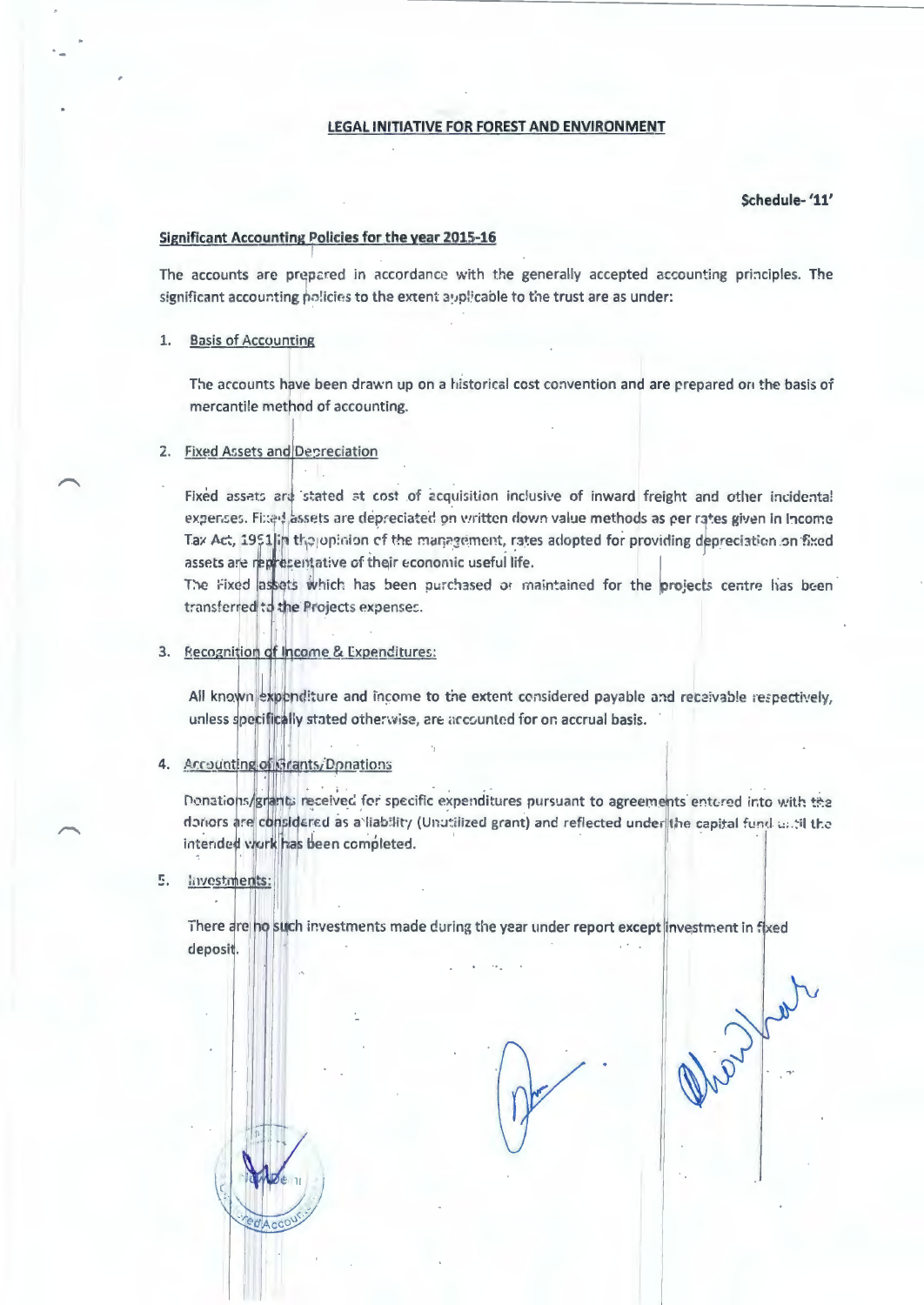M/s Shiv & Associates, Chartered Accountants, 208- Vardhman Plaza, Plot No - 3, Sector -6, Main Market Dwarka, New Delhi - 110075

#### 30/08/2016

#### Sub: Management Representation Letter for the **year 2015-16**

Dear Sir,

This representation letter is provided in connection with your audit of Balance Sheet, Income & Expenditure Account of Read India as of 31st March, 2016 and for the period then ended, for the purpose of expressing an opinion as to whether the financial statements present fairly, in all material respects, the financial position, results of operations of Read India in conformity with accounting standards generally accepted in the India. We acknowledge our responsibility for the fair presentation in the financial statements of financial positions, results of operations, and cash flows in conformity with generally accepted accounting standards in accordance with the recognized accounting standards.

Certain representations in this letter are described as being limited to matters that material. Items are considered material, regardless of size, if they involve an omission or misstatement of accounting information that, in the light of surrounding circumstances, makes it probable that the judgment of a reasonable person relying on the information would be changed or influenced by his omission or misstatement. We confirm to the best of our knowledge and belief, as of 31/03/2015, the following representations made to you during your audit(s):

- 1. That in preparation of the annual accounts, the applicable accounting standards have been followed and no material departures have been made from the same;
- 2. We had taken proper and sufficient care for the maintenance of adequate accounting records in accordance with the provisions of applicable laws, for safeguarding the assets of the Trust and for preventing and detecting fraud and other irregularities;
- 3. The Trust has prepared the annual accounts on a going concern basis;
- 4. We have made available to you all Financial records and related data.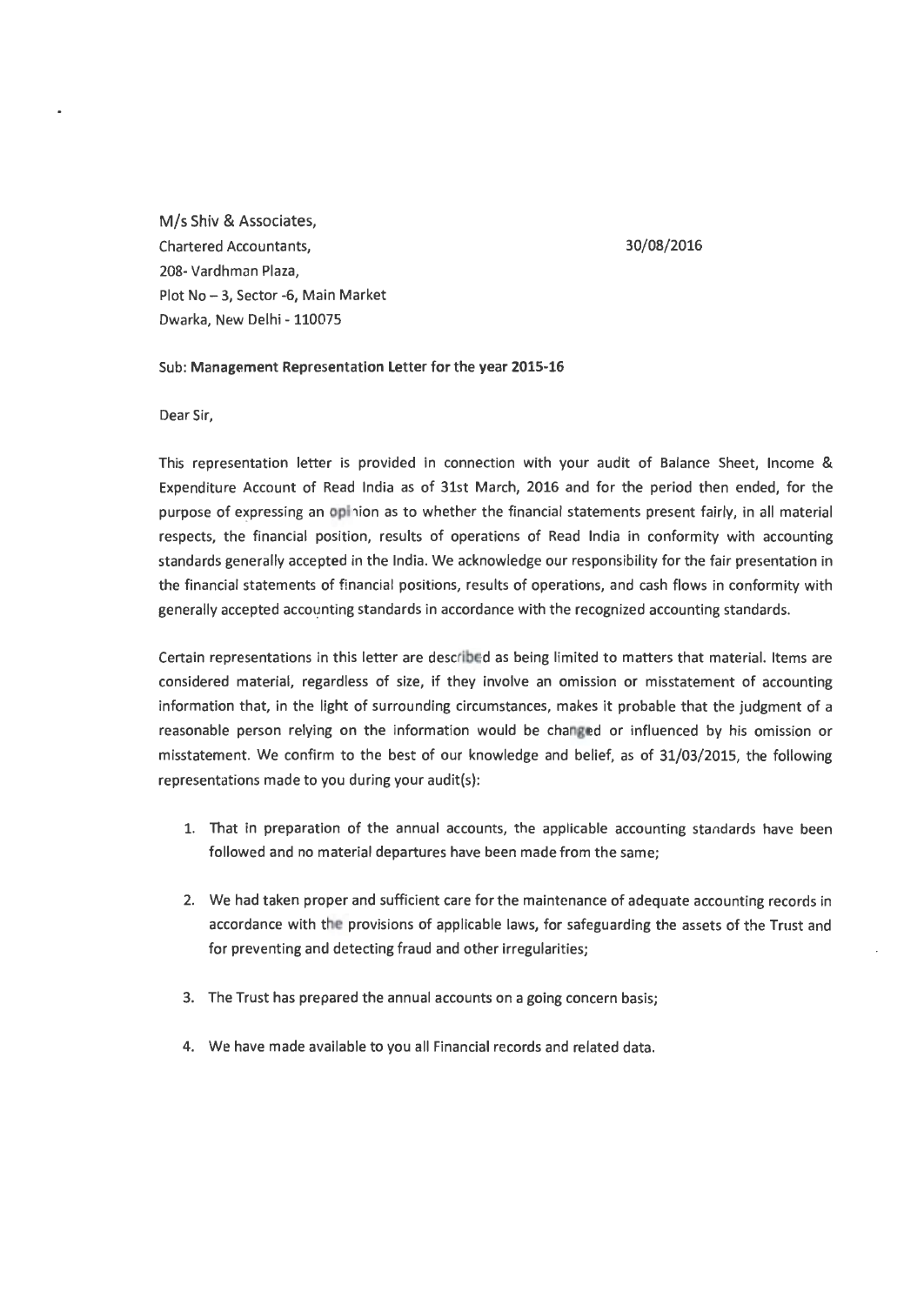- 5. There have been no communications from regulatory agencies concerning non-compliance with or deficiencies in financial reporting practices.
- 6. There are no material transactions that have not been properly recorded in the accounting records underlying the financial statements.
- 7. We believe that the effects of the uncorrected financial statement misstatements summarized in the accompanying schedule are immaterial, both individually and in the aggregate, to the financial statements taken as a whole.
- 8. There has been no:
	- a. Fraud involving management or employees who have significant roles in internal control.
	- b. Fraud involving others that could have a material effect on the financial statements.
- 9. The Trust has no plans or intentions that may materially affect the carrying value or classification of assets and liabilities.
- 10. The following have been properly recorded or disclosed in the financial statements:
	- a. Related-party transactions, including sales, purchases, loans, transfers, leasing arrangements, and guarantees, and amounts receivable from or payable to related parties.
	- b. Guarantees, whether written or oral, under which the Trust is contingently liable.
	- c. Significant estimates and material concentrations known to management are disclosed properly.
- 11. There are no:
	- a. Violations or possible violations of laws or regulations whose effects should be considered for disclosure in the financial statements or as a basis for recording a loss contingency.
	- b. Unasserted claims or assessments that our lawyer has advised are probable of assertion and must be disclosed in accordance with  $AS-17$ , Accounting for Contingencies.
- 12. The Trust has satisfactory title to all owned assets and are duly utilised for the itspurpose only. There are no liens or encumbrances on such assets, nor has any asset been pledged as collateral, except for those as mentioned in schedule enclosed. None of the fixed assets have been revalued during the year;
- 13. The Trust has complied with all aspect of contractual agreements that would have a material effect on the financial statement in the event of non-compliance.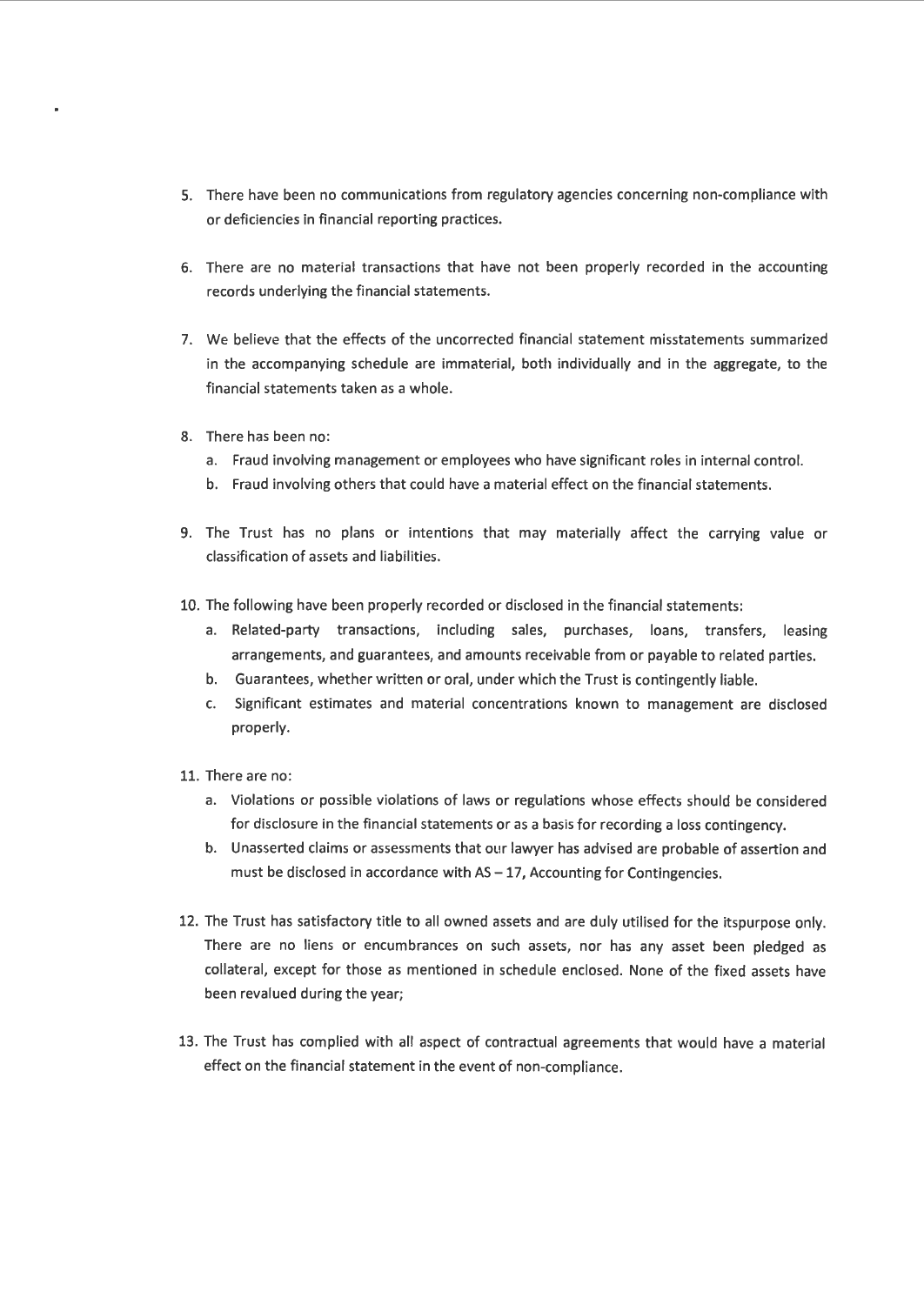- 14. That all the foreign exchange transactions as regard remittance received and expenses towards other foreign currency expenses on account of travel etc. are as per RBI guidelines and there is no violation of any of the provisions of FCRA/ FEMA;
- 15. There is no related party transaction.
- 16. The cash in hand was physically verified and agreeing as shown in the financial statements. The trust has the bank accounts, which were duly reconciled up to 31.03.2016;
- 17. That there is no personal/ Capital expenditure debited to the Income & Expenditure Account;
- 18. That all the Current Assets & Current Liabilities are stated at their realisable value;
- 19. Previous year figures have been regrouped/rearranged, as required.
- 20. The outside party's balances and staff advance balances are subject to respective confirmations as at year end.We also confirm that all current assets/liabilities of the Trust are shown in the Balance Sheet at its recoverable value and no amount is considered doubtful or non recoverable.
- 21. That the trust has not violated any provisions regarding Deduction of Tax at Source as prescribed by Income Tax Act, 1961;
- 22. To the best of our knowledge and belief, no events have occurred subsequent to the balance sheet date and through the date of this letter that would require adjustment to or disclosure in the aforesaid financial statements.

For Legal Initiative For Forest And Environment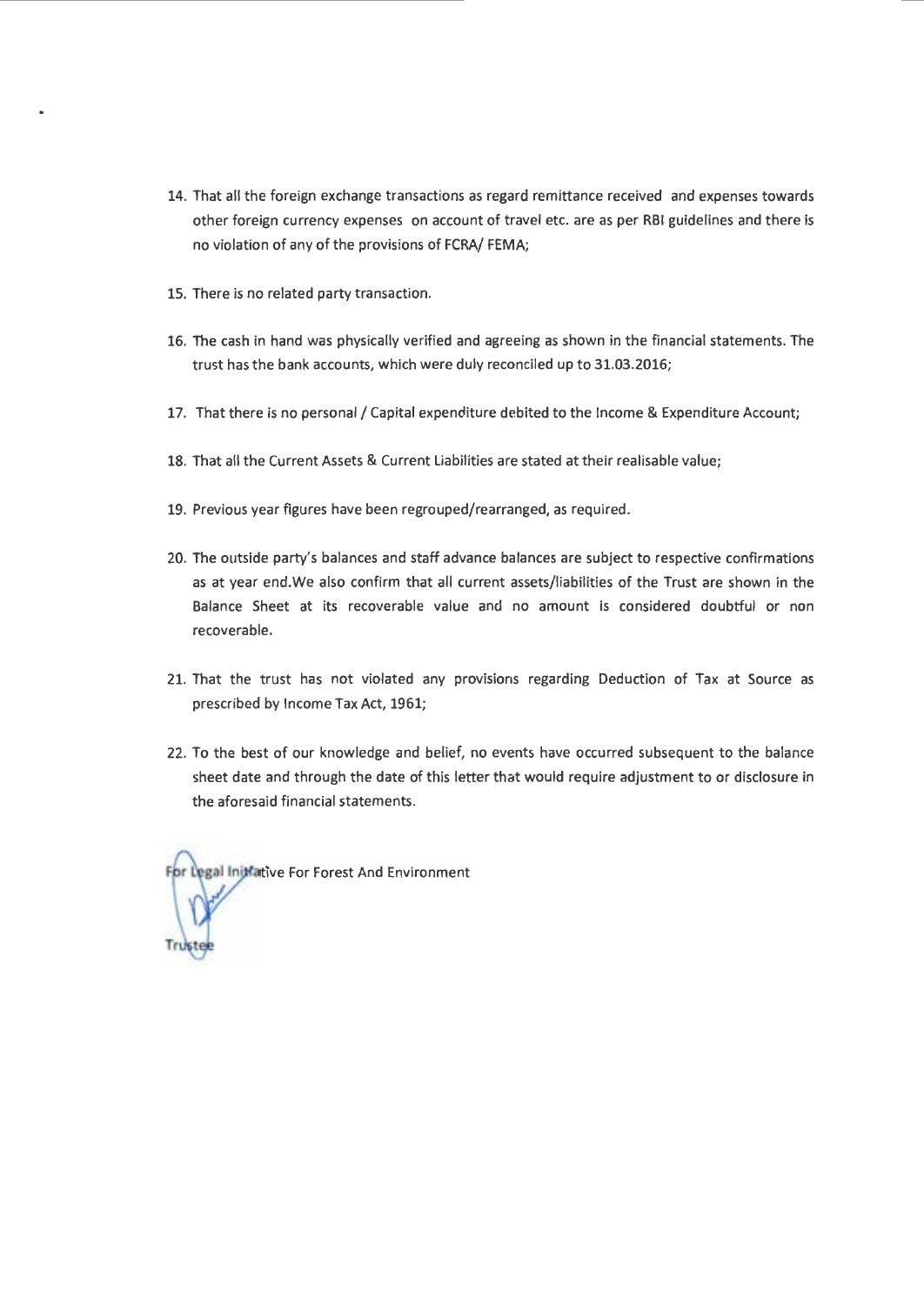### **Engagement Letter**

The Trustee Legal Initiative For Forest And Environment New Delhi

30/08/2016

### **Dear Sir,**

You have requested that we audit

- (i) the Balance Sheet of **Legal Initiative For Forest And Environment** as at **31 st March 2016** and the related Income & Expenditure Account and the Receipt & Payment Account for the year ended on that date of the organisation as a whole and
- (ii) the Balance Sheet **Legal Initiative For Forest And Environment** as at **31 st March 2016** and the related Income & Expenditure Account and the Receipt & Payment Account for the year ended on that date of the FCRA Accounts and certification under FCRA Act.

We are pleased to confirm our acceptance and our understanding of this engagement by means of this letter. Our audit will be conducted with the objective of our expressing an opinion on the financial statements.

We will conduct our audit in accordance with the auditing standards generally accepted in India. Those Standards require that we plan and perform the audit to obtain reasonable assurance about whether the financial statements are free of material misstatements. An audit includes examining, on a test basis, evidence supporting the amounts and disclosures in the financial statements. An audit also includes assessing the accounting principles used and significant estimates made by management, as well as evaluating the overall financial statement presentation.

However, having regard to the test nature of an audit, persuasive rather than conclusive nature of audit evidence together with inherent limitations of any accounting and internal control system, there is an unavoidable risk that even some material misstatements of financial statements, resulting from fraud, and to a lesser extent error, if either exists, may remain undetected.

The responsibility for the preparation of financial statements on a going concern basis is that of the management. The management is also responsible for selection and consistent application of appropriate accounting policies, including implementation of